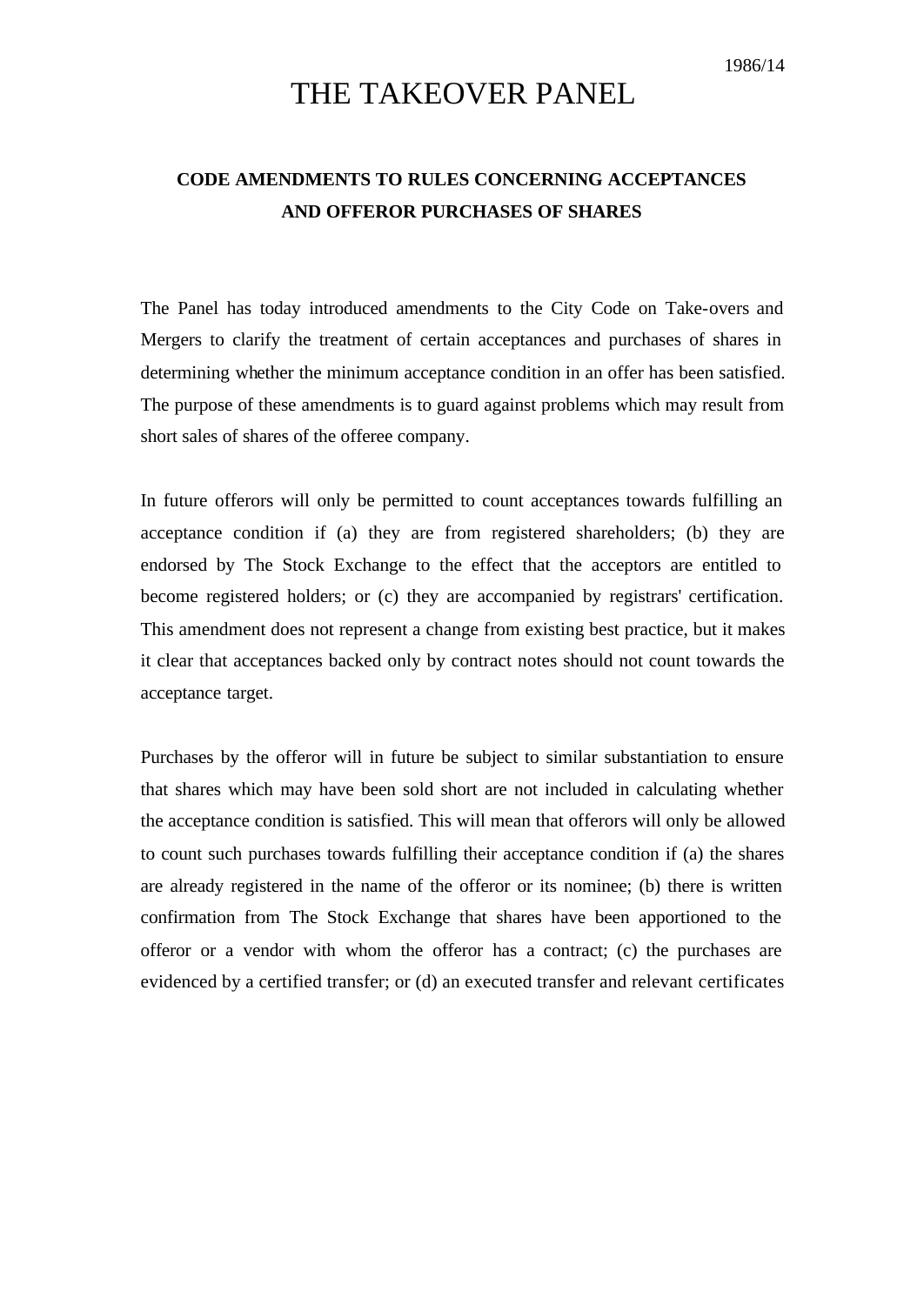have been delivered to the offeror. This is a change from the present position, where offerors have been able to include shares they have agreed to acquire through The Stock Exchange account system but which have not been delivered.

The amendments to Rule 10, and consequential amendments to other Rules, are attached and take effect immediately. Where this would produce difficulties for current offers, however, the Panel should be consulted. New pages for the City Code will be issued shortly.

#### NOTE FOR EDITORS

Rule 10 of the City Code requires that an offer may not become unconditional as to acceptances unless the offeror has acquired or agreed to acquire shares carrying over 50% of the target company's voting rights.

There has in the past been concern that short sales, either directly to the offeror or to potential acceptors or vendors to the offeror, could lead to a situation where an offer became unconditional while existing shareholders holding over 50% of the voting rights had neither accepted the offer nor sold their shares. The present amendments are designed to reduce substantially this possibility.

26 March 1986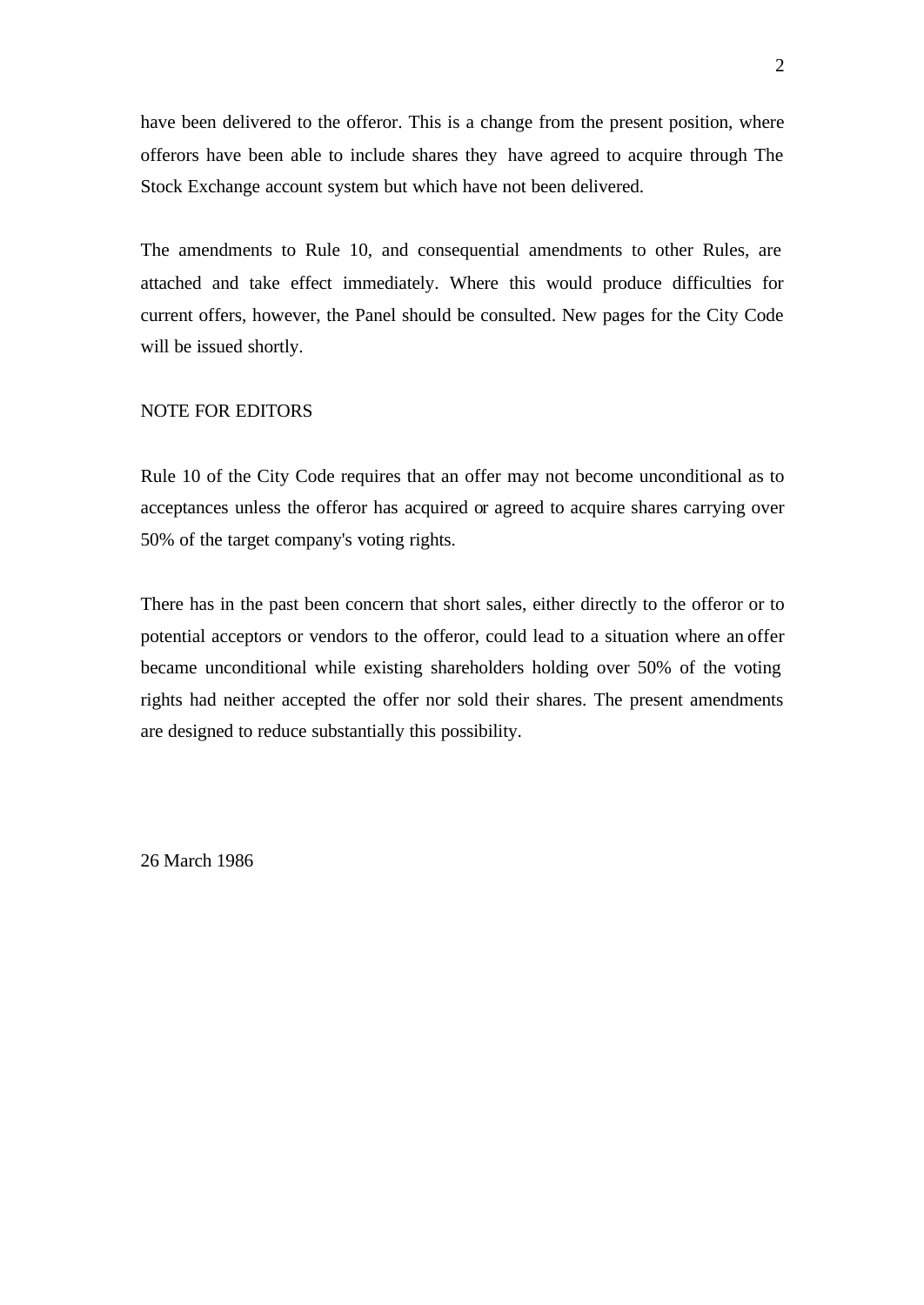#### AMENDMENTS TO THE CODE

## RULE 9.3

Amend Note 2 on Rule 9.3 to read as follows:-

"2. Acceptance Condition

Notes 2-5 on Rule 10 also apply to offers under this Rule."

RULE 10

Add as Notes 4 and 5 on Rule 10 the following:- "

## 4. Incomplete Acceptances

Notwithstanding any right which an offeror may have reserved to treat acceptances as valid even though not complete in all respects or not accompanied by the relevant certificates or other documents of title, such acceptances must not be counted towards fulfilling an acceptance condition unless they are:-

- (a) from a registered shareholder (up to the amount of the registered holding); or
- (b) endorsed on behalf of The Stock Exchange to the effect that documents of title covering the relevant number of shares have been delivered to The Stock Exchange and that the acceptor is unconditionally entitled to become the registered holder of those shares; or
- (c) certified by the offeree company's registrars or The Stock Exchange.